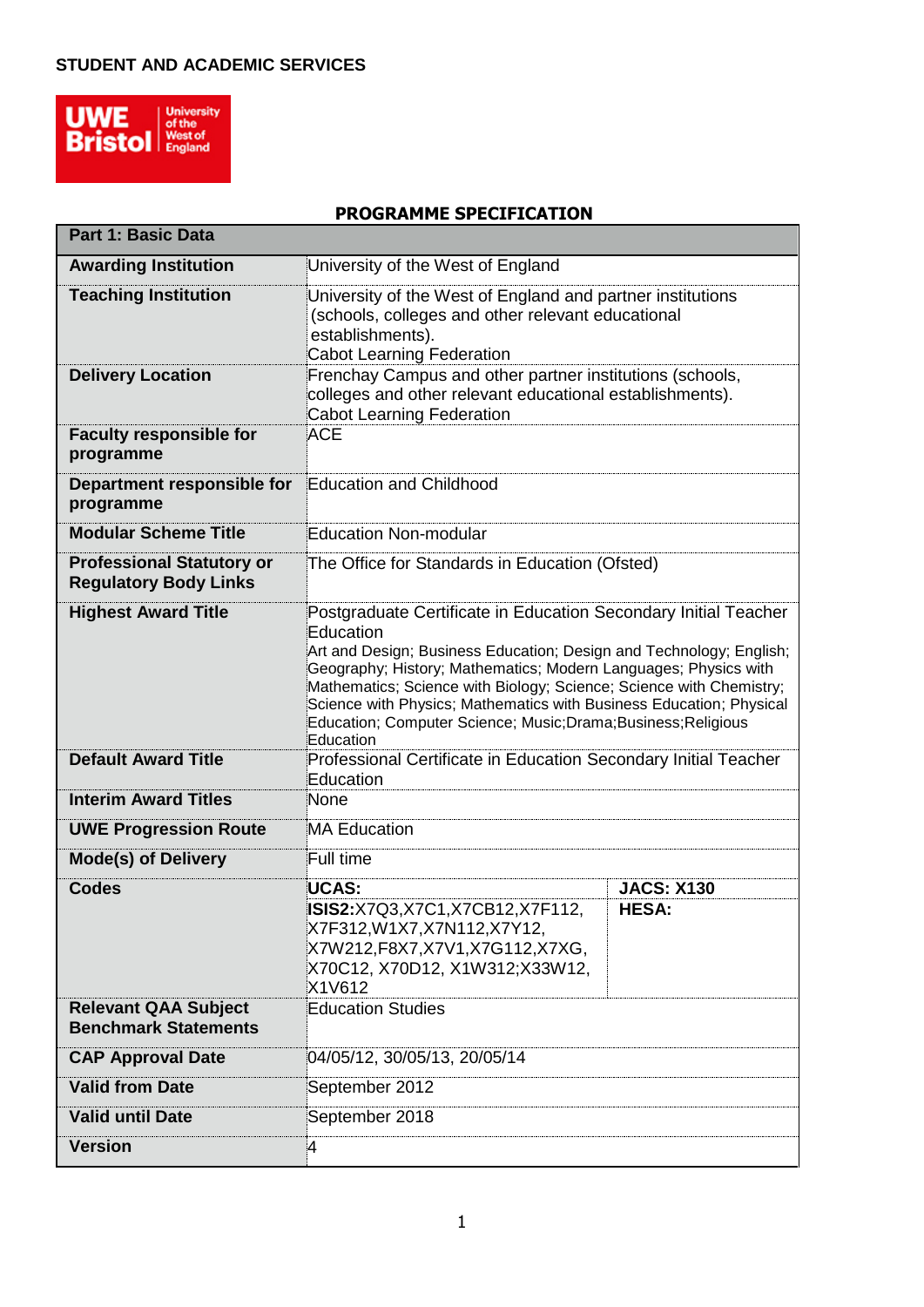## **Part 2: Educational Aims of the Programme**

This full-time Postgraduate Certificate of Education (PGCE) programme is designed to provide trainees with the opportunities to meet the relevant Teachers' Standards at a level consistent with what could be reasonably expected of a trainee teacher by the point of recommendation for the award of Qualified Teacher Status (QTS). The programme is designed to be delivered in such a way as to meet the relevant statutory requirements for Initial Teacher Training (ITT). The programme is delivered in partnership between the University and a range of educational institutions and professional settings; these include schools, colleges and academies serving diverse groups of young people in the Secondary age range 11-16, from September 2017 onwards.

The programme is underpinned by a commitment to training outstanding and transformational teachers, who will develop advanced knowledge, understanding and professional skills, and who will have the potential to make a significant difference to the life chances of young people. Such extended professionals will be able to use reflection and critical analysis to develop their specialist practice, think critically about and theorise their own practice in the context of the professional Teachers' Standards, and engage with a wide range of educational literature, research and other evidence to inform their practice and have notable impact on the quality of learning. They will have high personal and professional aspirations and consistently strive for continuous improvement. They will set high expectations which inspire, motivate and challenge all learners, whilst reducing barriers to learning and promoting good progress and outcomes and a love of learning. Trainee teachers completing the programme will recognise that effective teaching is a complex craft that requires ongoing reflection, enquiry, evaluation and re-conceptualisation.

The programme aims to develop teachers who consistently demonstrate high levels of confidence and competence in relation to meeting the standards of personal and professional conduct expected of teachers throughout their teaching careers. It will develop teachers who demonstrate a clear understanding of and commitment to safeguarding young people's wellbeing in accordance with statutory requirements and to promoting the spiritual, moral, cultural, mental and physical development of pupils, including promoting fundamental British values. Trainee teachers completing the programme will proactively seek opportunities to develop understanding about equality and diversity and promote tolerance and respect for the rights of others.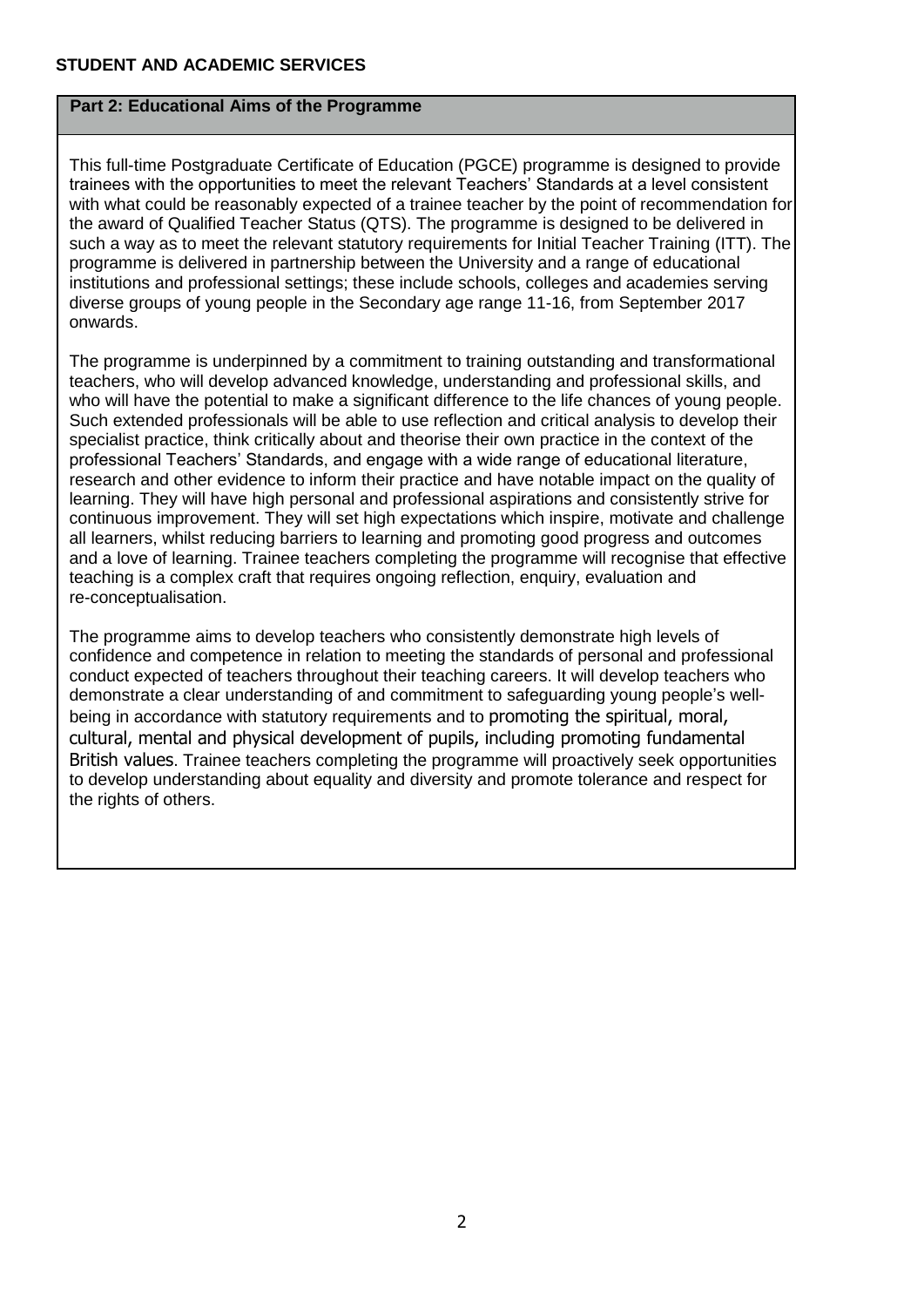| Part 3: Learning Outcomes of the Programme |                                                                                                                                                                                                                               |                                                                                                                                                                                                                                                                                                                                                                                                                                                                                                                                                                                                                                                                                                                                                                                                                                                                                                                                                                                                                                                                                                                                                                                                                                                                                                                                                                                                                                                                                                                                                                                                                                                                                                                                                                                                                                                                                                                                           |  |  |  |
|--------------------------------------------|-------------------------------------------------------------------------------------------------------------------------------------------------------------------------------------------------------------------------------|-------------------------------------------------------------------------------------------------------------------------------------------------------------------------------------------------------------------------------------------------------------------------------------------------------------------------------------------------------------------------------------------------------------------------------------------------------------------------------------------------------------------------------------------------------------------------------------------------------------------------------------------------------------------------------------------------------------------------------------------------------------------------------------------------------------------------------------------------------------------------------------------------------------------------------------------------------------------------------------------------------------------------------------------------------------------------------------------------------------------------------------------------------------------------------------------------------------------------------------------------------------------------------------------------------------------------------------------------------------------------------------------------------------------------------------------------------------------------------------------------------------------------------------------------------------------------------------------------------------------------------------------------------------------------------------------------------------------------------------------------------------------------------------------------------------------------------------------------------------------------------------------------------------------------------------------|--|--|--|
|                                            |                                                                                                                                                                                                                               |                                                                                                                                                                                                                                                                                                                                                                                                                                                                                                                                                                                                                                                                                                                                                                                                                                                                                                                                                                                                                                                                                                                                                                                                                                                                                                                                                                                                                                                                                                                                                                                                                                                                                                                                                                                                                                                                                                                                           |  |  |  |
|                                            | <b>Learning Outcomes</b>                                                                                                                                                                                                      | <b>Strategies</b>                                                                                                                                                                                                                                                                                                                                                                                                                                                                                                                                                                                                                                                                                                                                                                                                                                                                                                                                                                                                                                                                                                                                                                                                                                                                                                                                                                                                                                                                                                                                                                                                                                                                                                                                                                                                                                                                                                                         |  |  |  |
|                                            |                                                                                                                                                                                                                               | The award route provides opportunities for students to develop and demonstrate knowledge<br>and understanding, qualities, skills and other attributes in the following areas:<br><b>Teaching, Learning and Assessment</b><br>A Knowledge and Understanding<br>Teaching/learning methods and strategies:<br>These include lectures, seminars,<br>seminar/group discussions, directed and<br>personal study, e-learning and innovative use<br>of digital technologies and social media to<br>connect trainees to peer and professional<br>communities of practice and discussion, peer<br>assisted learning, enquiry tasks, mentor and<br>tutor feedback and guidance, directed reading,<br>on-line materials and progress reviews.<br>Opportunities are given to reflect on practice in<br>teaching experiences, with the associated<br>setting of targets to improve that practice.<br>The professional Teachers' Standards are used<br>to structure the programme; which, along with<br>statutory requirements for personal and<br>professional conduct, provide the framework for<br>the planning, delivery and assessment of the<br>programme.<br>The programme of taught sessions is founded<br>on the expectation that trainees engage with an<br>appropriate range of indicative literature in a<br>range of modes from hard copy to e-books and<br>that they develop active reading strategies.<br>There is an expectation that directed study<br>tasks supported by formative assessment and<br>target setting support the development of<br>knowledge, skills and understanding.<br>The UWE programme is delivered in<br>partnership with practitioners who introduce<br>trainees to a wide range of pedagogical<br>approaches and explore the relationship<br>between theory and practice in classrooms and<br>a range of other teaching and learning contexts.<br>Assessment:<br>Assessment of trainees' knowledge, skills and |  |  |  |
|                                            | A Knowledge and understanding                                                                                                                                                                                                 |                                                                                                                                                                                                                                                                                                                                                                                                                                                                                                                                                                                                                                                                                                                                                                                                                                                                                                                                                                                                                                                                                                                                                                                                                                                                                                                                                                                                                                                                                                                                                                                                                                                                                                                                                                                                                                                                                                                                           |  |  |  |
|                                            | 1. Display a deep and systematic<br>knowledge and thorough understanding<br>of the role of a Secondary teacher.                                                                                                               |                                                                                                                                                                                                                                                                                                                                                                                                                                                                                                                                                                                                                                                                                                                                                                                                                                                                                                                                                                                                                                                                                                                                                                                                                                                                                                                                                                                                                                                                                                                                                                                                                                                                                                                                                                                                                                                                                                                                           |  |  |  |
|                                            | 2. Demonstrate excellent subject<br>knowledge for teaching and of the<br>national curriculum requirements and/or<br>other specifications appropriate to the<br>age/phase and ability of those they are<br>trained to teach.   |                                                                                                                                                                                                                                                                                                                                                                                                                                                                                                                                                                                                                                                                                                                                                                                                                                                                                                                                                                                                                                                                                                                                                                                                                                                                                                                                                                                                                                                                                                                                                                                                                                                                                                                                                                                                                                                                                                                                           |  |  |  |
|                                            | 3. Have a comprehensive and critical<br>understanding of the significance and<br>implications of the complex contextual<br>factors relating to their training and<br>practice.                                                |                                                                                                                                                                                                                                                                                                                                                                                                                                                                                                                                                                                                                                                                                                                                                                                                                                                                                                                                                                                                                                                                                                                                                                                                                                                                                                                                                                                                                                                                                                                                                                                                                                                                                                                                                                                                                                                                                                                                           |  |  |  |
|                                            | 4. Understand and demonstrate the values<br>consistent with high standards of<br>personal and professional behaviour.                                                                                                         |                                                                                                                                                                                                                                                                                                                                                                                                                                                                                                                                                                                                                                                                                                                                                                                                                                                                                                                                                                                                                                                                                                                                                                                                                                                                                                                                                                                                                                                                                                                                                                                                                                                                                                                                                                                                                                                                                                                                           |  |  |  |
| 5.                                         | Demonstrate knowledge and<br>understanding of a range of strategies<br>for teaching; learning; assessing;<br>monitoring pupils' progress; and<br>managing behaviour.                                                          |                                                                                                                                                                                                                                                                                                                                                                                                                                                                                                                                                                                                                                                                                                                                                                                                                                                                                                                                                                                                                                                                                                                                                                                                                                                                                                                                                                                                                                                                                                                                                                                                                                                                                                                                                                                                                                                                                                                                           |  |  |  |
|                                            | 6. Understand and demonstrate secure<br>knowledge of the physical, social and<br>intellectual development of young people<br>and how that can impact on young<br>people's learning at different stages of<br>their education. |                                                                                                                                                                                                                                                                                                                                                                                                                                                                                                                                                                                                                                                                                                                                                                                                                                                                                                                                                                                                                                                                                                                                                                                                                                                                                                                                                                                                                                                                                                                                                                                                                                                                                                                                                                                                                                                                                                                                           |  |  |  |
|                                            | 7. Know how to adapt teaching to meet the<br>strengths and needs of all young people.                                                                                                                                         |                                                                                                                                                                                                                                                                                                                                                                                                                                                                                                                                                                                                                                                                                                                                                                                                                                                                                                                                                                                                                                                                                                                                                                                                                                                                                                                                                                                                                                                                                                                                                                                                                                                                                                                                                                                                                                                                                                                                           |  |  |  |
|                                            | 8. Know and understand the roles of<br>colleagues with specific responsibilities<br>and how and when to draw on specialist<br>support.                                                                                        | understanding is continuous throughout the<br>programme.                                                                                                                                                                                                                                                                                                                                                                                                                                                                                                                                                                                                                                                                                                                                                                                                                                                                                                                                                                                                                                                                                                                                                                                                                                                                                                                                                                                                                                                                                                                                                                                                                                                                                                                                                                                                                                                                                  |  |  |  |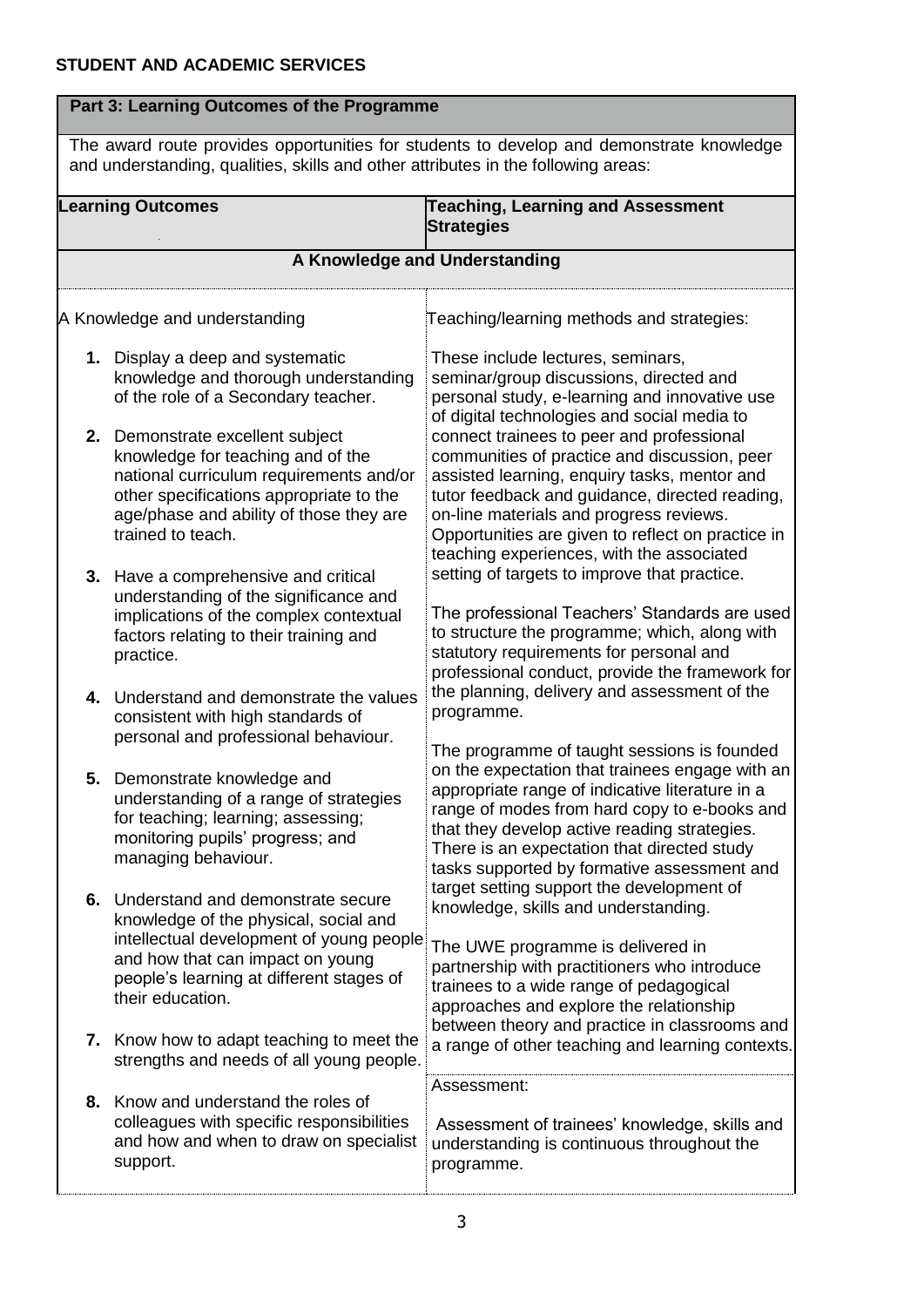|    | Part 3: Learning Outcomes of the Programme                                                                                                          |                                                                                                                                                                                                                                                                                                                  |  |  |  |  |
|----|-----------------------------------------------------------------------------------------------------------------------------------------------------|------------------------------------------------------------------------------------------------------------------------------------------------------------------------------------------------------------------------------------------------------------------------------------------------------------------|--|--|--|--|
|    | <b>9.</b> Know how to promote high standards of<br>literacy, oracy and numeracy.                                                                    | Informal and formative assessment feedback is<br>provided using tools such as Subject<br>Knowledge Profile audits, review points and<br>tutorials; formal assessment opportunities<br>include written assignments, presentations, and<br>moderated monitoring of achievement against<br>the Teachers' Standards. |  |  |  |  |
|    | <b>B Intellectual Skills</b>                                                                                                                        |                                                                                                                                                                                                                                                                                                                  |  |  |  |  |
|    |                                                                                                                                                     |                                                                                                                                                                                                                                                                                                                  |  |  |  |  |
|    | <b>B</b> Intellectual Skills                                                                                                                        | Teaching/learning methods and strategies:                                                                                                                                                                                                                                                                        |  |  |  |  |
|    | 1. Demonstrate and promote the value of<br>scholarship.                                                                                             | Intellectual skills are developed through the full<br>range of teaching and learning methods and<br>strategies outlined above.                                                                                                                                                                                   |  |  |  |  |
|    | 2. Analyse and think critically about existing<br>knowledge frameworks and concepts,<br>generating new concepts and<br>approaches.                  | Opportunities to apply intellectual skills are<br>provided through taught sessions, workshops,<br>directed study, personal study, classroom<br>observation of teaching and learning, practical                                                                                                                   |  |  |  |  |
|    | 3. Engage in self-critical reflection on own<br>learning leading to purposeful target<br>setting.                                                   | teaching experiences and through small-scale<br>classroom-based enquiry.                                                                                                                                                                                                                                         |  |  |  |  |
|    | 4. Critically reflect on, analyse and evaluate<br>classroom based practice.                                                                         | Seminars are used to develop paired and group<br>work and include presentations and discussions<br>requiring the exploration and synthesis of ideas<br>and research on given topics through coherent                                                                                                             |  |  |  |  |
| 5. | Adopt a critical ethical stance in relation<br>to justifying and evaluating practice.                                                               | argument and exploration of values.                                                                                                                                                                                                                                                                              |  |  |  |  |
|    | 6. Develop informed lines of argument<br>drawing on different perspectives and                                                                      | Assessment:                                                                                                                                                                                                                                                                                                      |  |  |  |  |
|    | contexts, synthesising ideas or<br>information in innovative ways.                                                                                  | Intellectual skills are assessed throughout the<br>programme through the approaches outlined                                                                                                                                                                                                                     |  |  |  |  |
| 7. | Interrogate a wide range of relevant<br>research and literature in a range of<br>modes.                                                             | above. In particular evidence is sought through<br>written assignments, oral presentations and<br>contributions to seminars and personal<br>tutorials.                                                                                                                                                           |  |  |  |  |
| 8. | Demonstrate an innovative and creative<br>approach to learning; evaluate and justify<br>approaches to curriculum design and<br>teaching strategies. |                                                                                                                                                                                                                                                                                                                  |  |  |  |  |
|    | <b>C Subject, Professional and Practical Skills</b>                                                                                                 |                                                                                                                                                                                                                                                                                                                  |  |  |  |  |
|    | C Subject, Professional and Practical Skills                                                                                                        | Teaching/learning methods and strategies:                                                                                                                                                                                                                                                                        |  |  |  |  |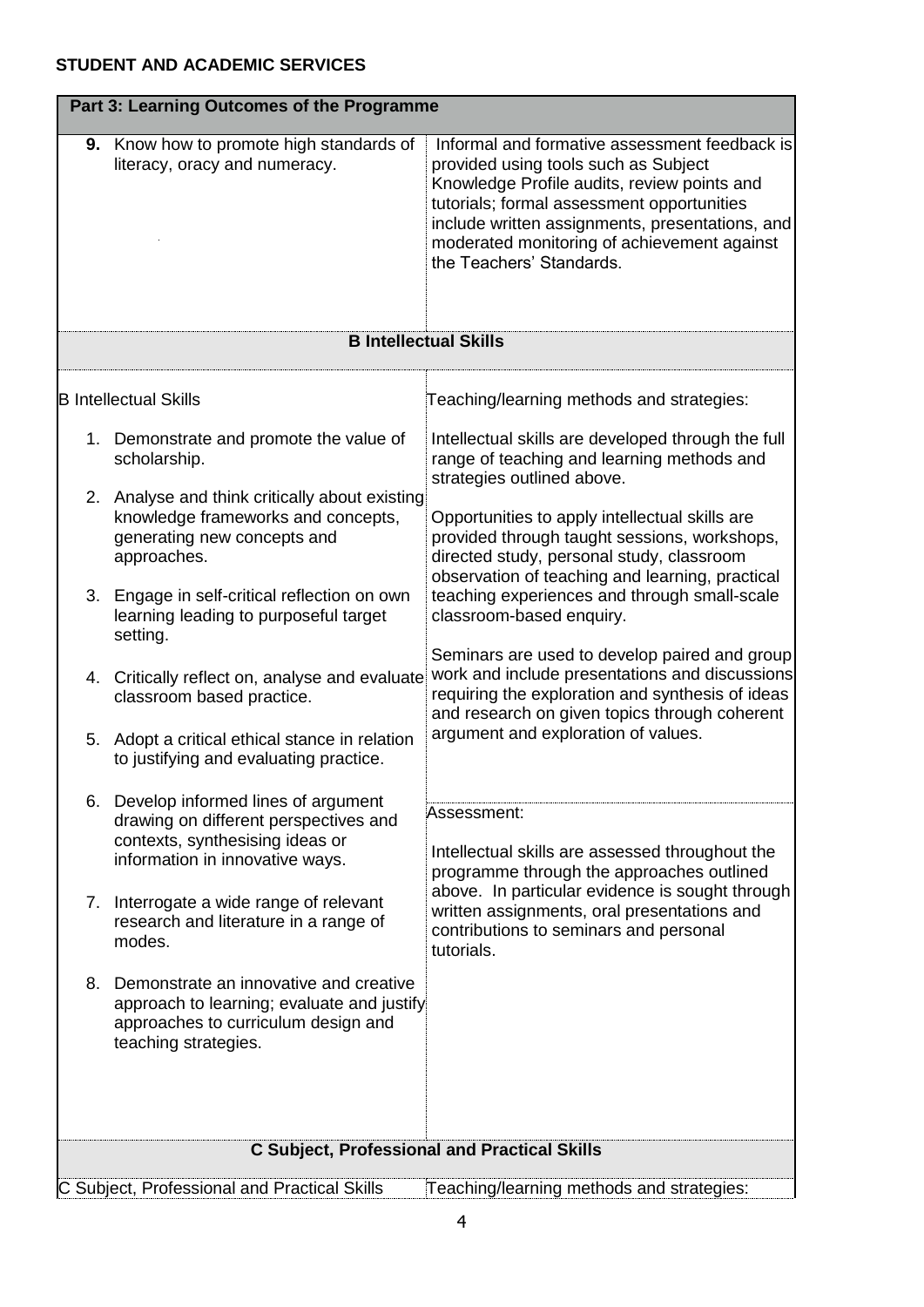|    | Part 3: Learning Outcomes of the Programme                                                                                                                                                                                                                                                                      |                                                                                                                                                                                                                                                                                                                                          |
|----|-----------------------------------------------------------------------------------------------------------------------------------------------------------------------------------------------------------------------------------------------------------------------------------------------------------------|------------------------------------------------------------------------------------------------------------------------------------------------------------------------------------------------------------------------------------------------------------------------------------------------------------------------------------------|
| 1. | Demonstrate through a range of<br>professional evidence that the Teachers'<br>Standards have been met at a level<br>appropriate for a teacher at the point of<br>recommendation for the award of<br>Qualified Teacher Status, through<br>successful completion of teaching<br>practice in educational settings. | Subject, professional and practical knowledge,<br>skills and understanding are developed through<br>the range of teaching and learning methods<br>and strategies outlined above.<br>Opportunities to develop knowledge, skills and<br>understanding are provided within the university<br>through lectures, seminars, subject workshops, |
|    | 2. Apply excellent knowledge of relevant<br>subject and curriculum areas and<br>relevant pedagogy in order to be an<br>effective Secondary teacher in practice.                                                                                                                                                 | cross curriculum activities, peer led sessions;<br>and in practice during professional placement<br>experiences through planning, teaching,<br>assessing learners, personal subject<br>knowledge action planning, mentoring, self-<br>evaluation and structured reflection on practice                                                   |
| 3. | Plan, teach and resource well-structured<br>lessons and reflect systematically on the<br>effectiveness of lessons and pedagogical<br>approaches with a view to improving<br>teaching.                                                                                                                           | in classrooms and a range of other teaching<br>and learning contexts.<br>Assessment:                                                                                                                                                                                                                                                     |
| 4. | Demonstrate an awareness of the<br>physical, social and intellectual<br>development and needs or disabilities of<br>young people and how that can impact<br>on young people's learning at different<br>stages of their education.                                                                               | Subject, professional and practical knowledge,<br>skills and understanding are assessed<br>throughout the programme using the various<br>methods outlined above.<br>In particular the placement-based assessment                                                                                                                         |
| 5. | Take practical account of diversity and<br>promote equality and inclusion in<br>teaching.                                                                                                                                                                                                                       | uses evidence of trainees' progress towards<br>meeting the relevant professional Teachers'<br>Standards.                                                                                                                                                                                                                                 |
|    | 6. Adapt teaching to meet the strengths<br>and needs of all young people.                                                                                                                                                                                                                                       |                                                                                                                                                                                                                                                                                                                                          |
| 7. | Manage behaviour effectively and<br>facilitate purposeful and safe learning<br>environments.                                                                                                                                                                                                                    |                                                                                                                                                                                                                                                                                                                                          |
|    | 8. Use formative and summative<br>assessment including the use of data to<br>secure progress and to plan further<br>teaching.                                                                                                                                                                                   |                                                                                                                                                                                                                                                                                                                                          |
| 9. | Demonstrate in planning, teaching and<br>assessing, a commitment to developing<br>high standards of literacy, oracy and<br>numeracy.                                                                                                                                                                            |                                                                                                                                                                                                                                                                                                                                          |
|    | 10. Identify and work within relevant current<br>statutory frameworks and specific<br>agendas.                                                                                                                                                                                                                  |                                                                                                                                                                                                                                                                                                                                          |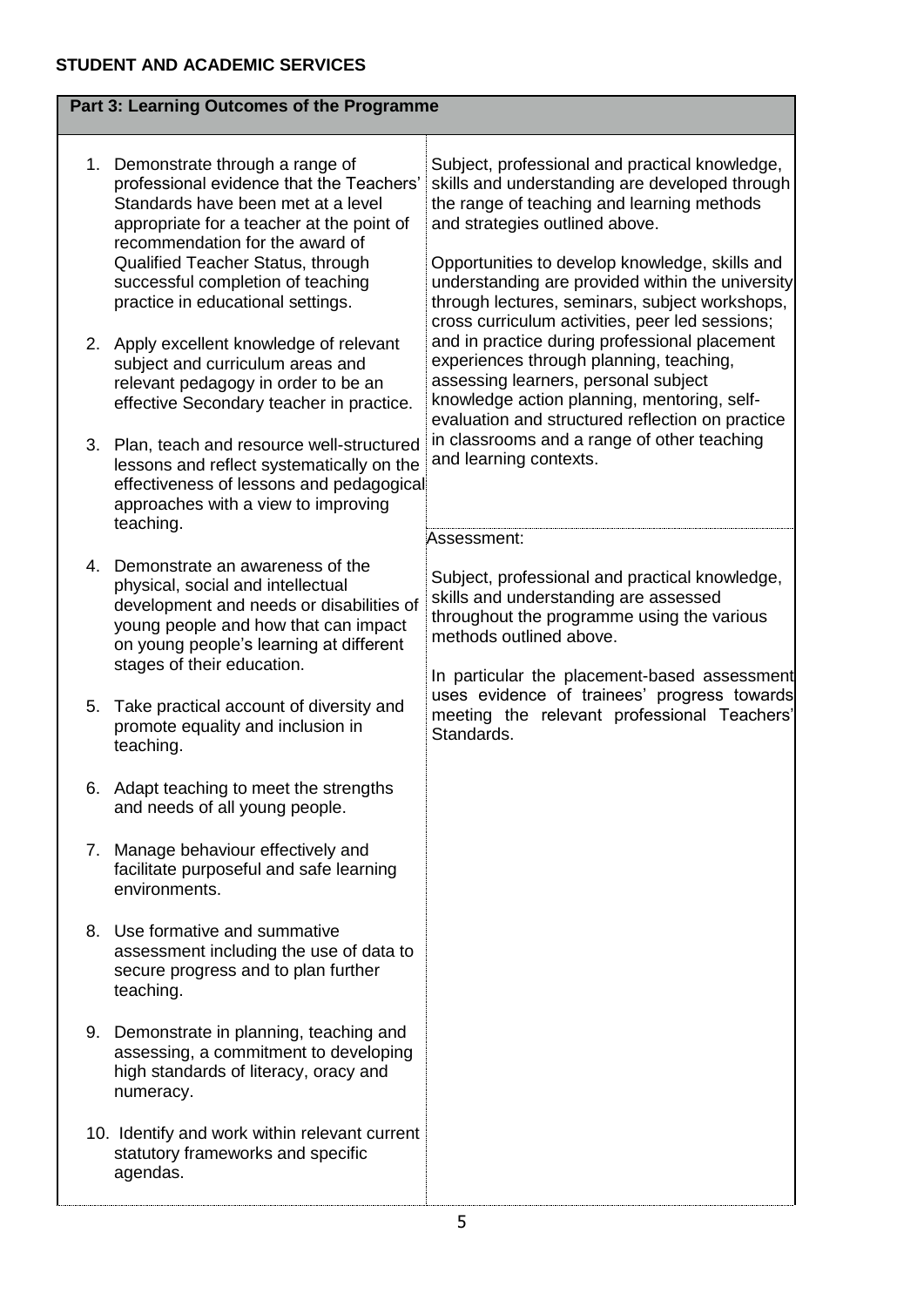|    | Part 3: Learning Outcomes of the Programme                                                                                                                                                                                                      |                                                                                                                                                                                                                                               |
|----|-------------------------------------------------------------------------------------------------------------------------------------------------------------------------------------------------------------------------------------------------|-----------------------------------------------------------------------------------------------------------------------------------------------------------------------------------------------------------------------------------------------|
|    | 11. Take responsibility for improving<br>teaching through appropriate<br>professional development including the<br>use of research and professional<br>sources in multiple contexts.                                                            |                                                                                                                                                                                                                                               |
|    | 12. Independently design and undertake<br>professionally grounded research or<br>enquiry in a systematic, rigorous and<br>ethical manner, using primary and<br>secondary sources, advanced skills and<br>appropriate methodological approaches. |                                                                                                                                                                                                                                               |
|    | 13. Demonstrate consistently high standards<br>of personal and professional conduct<br>and maintain high standards of ethics<br>and behaviour.                                                                                                  |                                                                                                                                                                                                                                               |
|    | D Transferable Skills and other attributes                                                                                                                                                                                                      |                                                                                                                                                                                                                                               |
|    | D Transferable Skills and other attributes                                                                                                                                                                                                      | Teaching/learning methods and strategies:                                                                                                                                                                                                     |
|    | 1. Critically analyse, synthesise and<br>transform information, concepts and<br>practice, through critical reflection,<br>enquiry, evaluation and re-                                                                                           | Transferable skills are developed through the<br>range of teaching and learning methods and<br>strategies outlined above.                                                                                                                     |
|    | conceptualisation.<br>2. Organise and present ideas in a<br>coherent, creative and innovative way.                                                                                                                                              | In particular these skills are developed by<br>drawing on the prior work and life experiences<br>of trainees, including school based observation<br>and vocational work. Trainees are expected to<br>work in subject/phase specific and cross |
| 3. | Engage confidently in academic and<br>professional communication, including<br>with colleagues, young people, parents<br>and carers, and other professionals<br>working with young people, making                                               | subject/phase groups undertaking seminar,<br>cross curriculum activities, group projects and<br>presentations. Presentation skills are<br>developed both in the university and in<br>placement settings.                                      |
|    | appropriate use of the capacities of<br>colleagues.                                                                                                                                                                                             | Other transferable skills and attributes are<br>developed through experience in multiple and<br>complex, specialised contexts. For example,                                                                                                   |
|    | 4. Take autonomous responsibility for<br>continuously evaluating and improving<br>practice through appropriate professional<br>development and by responding to<br>advice and feedback.                                                         | observational skills are developed and<br>enhanced through experiences in<br>schools/professional settings; and the use of<br>assessment data to inform planning and<br>teaching is a key skill developed in context.                         |
| 5. | Make effective use of ICT in personal<br>study, planning for teaching and in<br>classroom practice.                                                                                                                                             | Trainees are expected to build upon high levels<br>of ICT skills, including the use of digital<br>technologies and social media for linking<br>University and other learning contexts. Trainees                                               |
|    | 6. Demonstrate an understanding of and<br>take responsibility for promoting high<br>standards of literacy and numeracy in<br>personal and professional contexts.                                                                                | are required to use ICT in directed and<br>personal study, in informal and formal<br>presentations, for professional development<br>and as part of their teaching.                                                                            |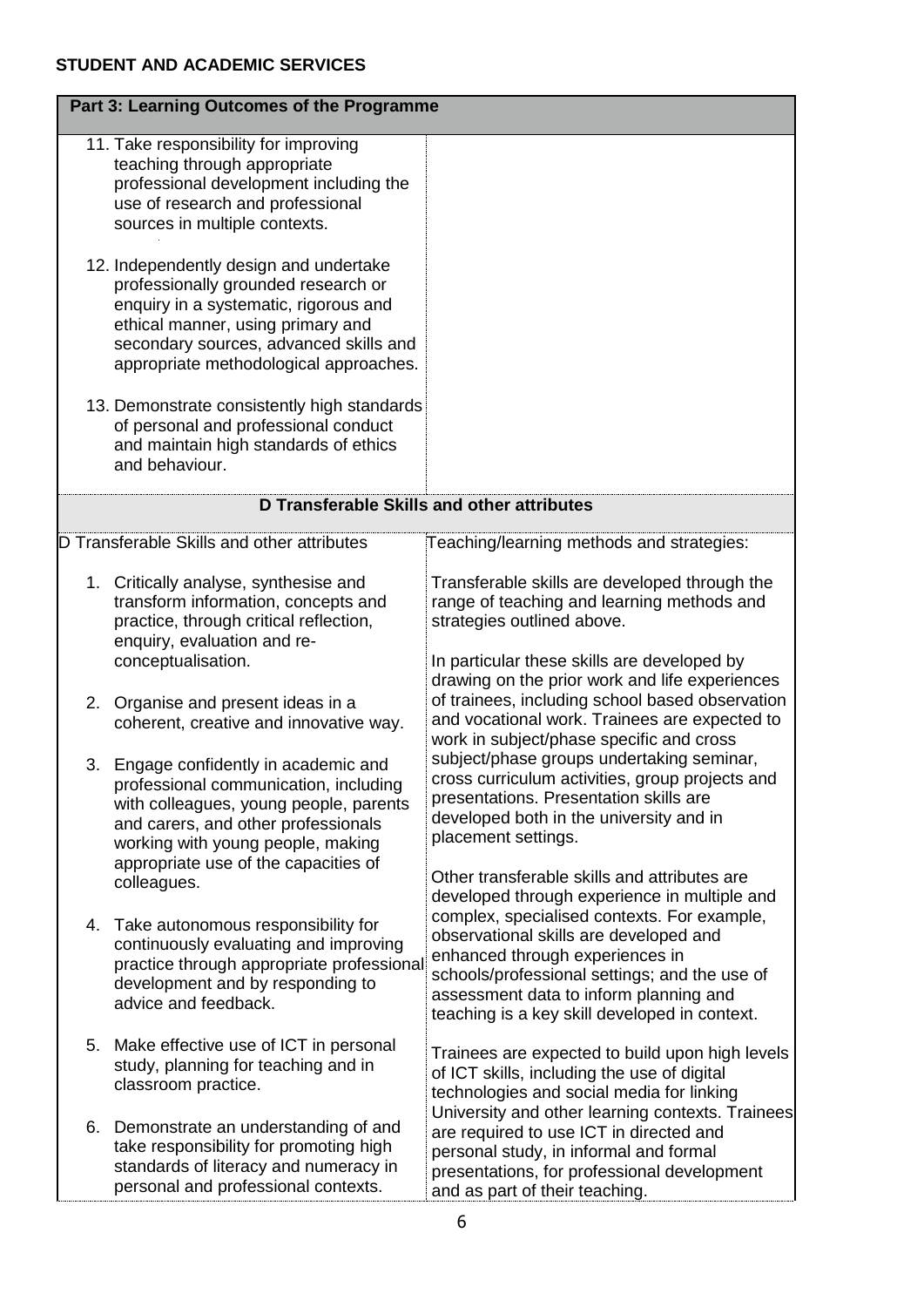L

|    | Part 3: Learning Outcomes of the Programme                                                                                                              |                                                                                                                                                                                                                                                                                                                        |
|----|---------------------------------------------------------------------------------------------------------------------------------------------------------|------------------------------------------------------------------------------------------------------------------------------------------------------------------------------------------------------------------------------------------------------------------------------------------------------------------------|
|    | 7. Work effectively as an independent, self-<br>motivated and self-critical learner.                                                                    | The programme has a strong emphasis on<br>trainees engaging in reflection and evaluation<br>followed by target setting and tracking. This is                                                                                                                                                                           |
| 8. | Demonstrate a commitment to<br>collaborative and cooperative working<br>and joint practice development in a<br>range of educational and other settings. | supported by the use of the Virtual Learning<br>Environment and an active reading and<br>research strategy to promote independence<br>and motivation.                                                                                                                                                                  |
|    | 9. Create effective professional working<br>relationships with colleagues; support                                                                      | Assessment:                                                                                                                                                                                                                                                                                                            |
|    | and be proactive in leadership.                                                                                                                         | Transferable skills are assessed throughout the                                                                                                                                                                                                                                                                        |
|    | 10. Incorporate a critical and ethical<br>dimension to practice.                                                                                        | programme using the various methods outlined<br>above. In particular they are assessed through<br>trainees' developing professional competence<br>and the ability to work as a professional<br>colleague in professional settings; and through<br>assessment against the relevant professional<br>Teachers' Standards. |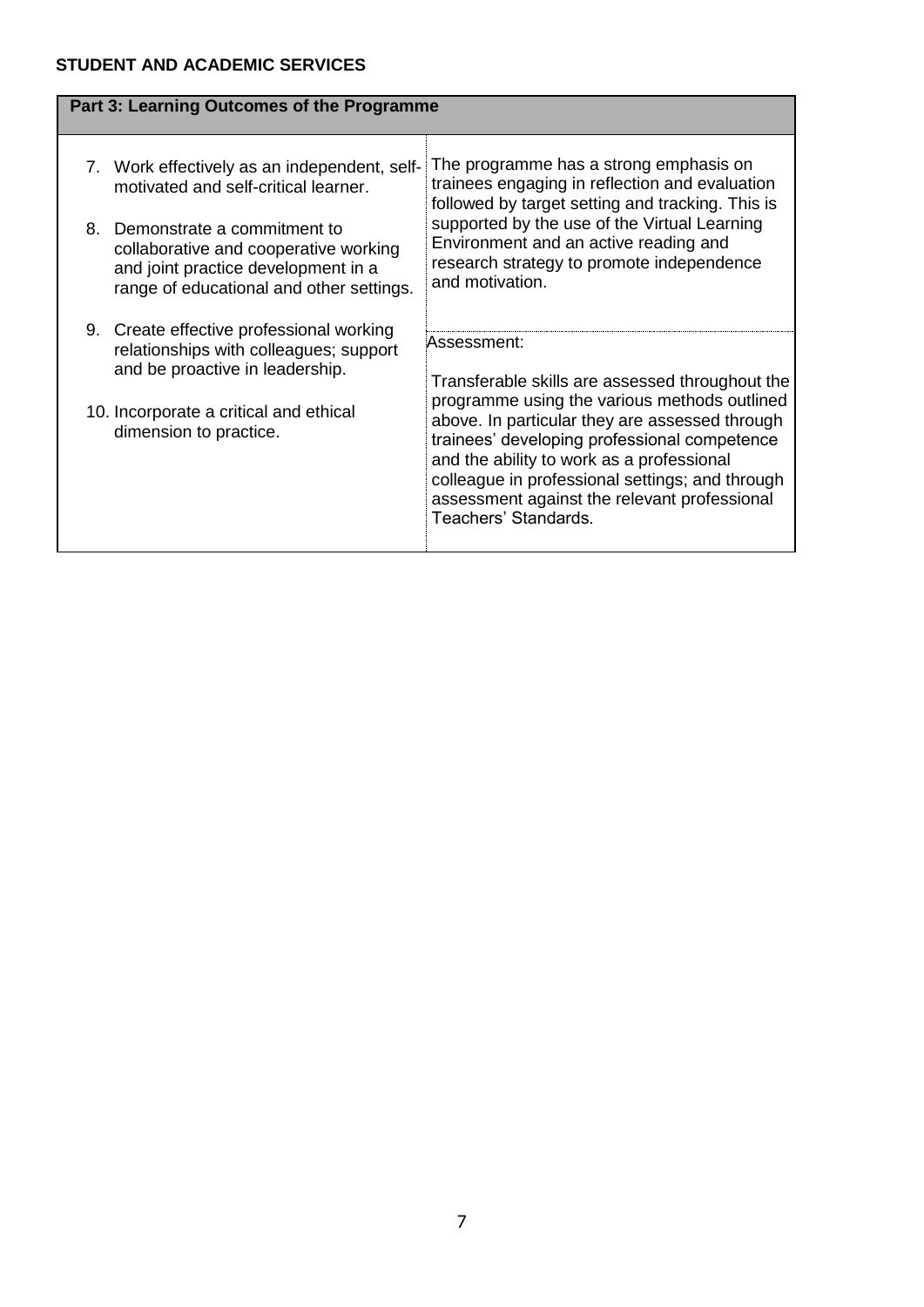|              |                                                                                                                                                                                                 | <b>Part 4: Programme Structure</b>                                       |                |         |  |  |
|--------------|-------------------------------------------------------------------------------------------------------------------------------------------------------------------------------------------------|--------------------------------------------------------------------------|----------------|---------|--|--|
|              | This structure diagram demonstrates the student journey from Entry through to Graduation for a<br>full time student, including: level and credit requirements; compulsory and optional modules. |                                                                          |                |         |  |  |
| <b>ENTRY</b> | <b>Compulsory Modules</b>                                                                                                                                                                       |                                                                          |                | Interim |  |  |
|              |                                                                                                                                                                                                 |                                                                          | <b>Modules</b> | Awards  |  |  |
|              |                                                                                                                                                                                                 | All students must complete four concurrent                               |                |         |  |  |
|              | Year                                                                                                                                                                                            | compulsory 30 credit modules:                                            | None           | None    |  |  |
|              |                                                                                                                                                                                                 | UTXGRS-30-3                                                              |                |         |  |  |
|              |                                                                                                                                                                                                 | Professional Development in Secondary Initial Teacher<br>Education       |                |         |  |  |
|              | UTXGRT-30-3                                                                                                                                                                                     |                                                                          |                |         |  |  |
|              |                                                                                                                                                                                                 | Professional Practice in Secondary Initial Teacher Education             |                |         |  |  |
|              |                                                                                                                                                                                                 | UTXGRU-30-M                                                              |                |         |  |  |
|              | Postgraduate Level 1                                                                                                                                                                            | Subject Knowledge for Teaching in Secondary Initial Teacher<br>Education |                |         |  |  |
|              |                                                                                                                                                                                                 | UTXGRV-30-M<br>Classroom-based Enquiry: Secondary Education              |                |         |  |  |
|              |                                                                                                                                                                                                 |                                                                          |                |         |  |  |

## **GRADUATION**

## **Part 5: Entry Requirements**

Entrance to the PGCE programme is determined by a rigorous selection process that ensures successful candidates have excellent subject knowledge and aptitude for teaching. **Requirements:** 

- A good Honours degree (usually minimum 2:1) from a recognised UK Higher Education Institution or equivalent from a recognised overseas institution.
- A standard equivalent to at least a Grade C at GCSE level in English and Mathematics and can communicate clearly and accurately in standard English.
- A high standard of skills in literacy and numeracy demonstrated through passing the nationally required ITT entry tests in literacy and numeracy.
- Suitable personal attributes, attitudes and values for teaching; and appropriate intellectual and academic capabilities to meet the requirements of the professional Teachers' Standards. This is assessed through interview as part of the selection procedure.
- Meet requirements for health and physical and mental fitness to teach.
- Successfully demonstrate suitability to work with young people having been subject to a Disclosure and Barring Service (DBS) check and/or other appropriate background check, confirmed by the University.

The Department of Education and the University deploy multiple strategies to support widening participation and to enable access to programmes for all applicants who meet the entry requirements.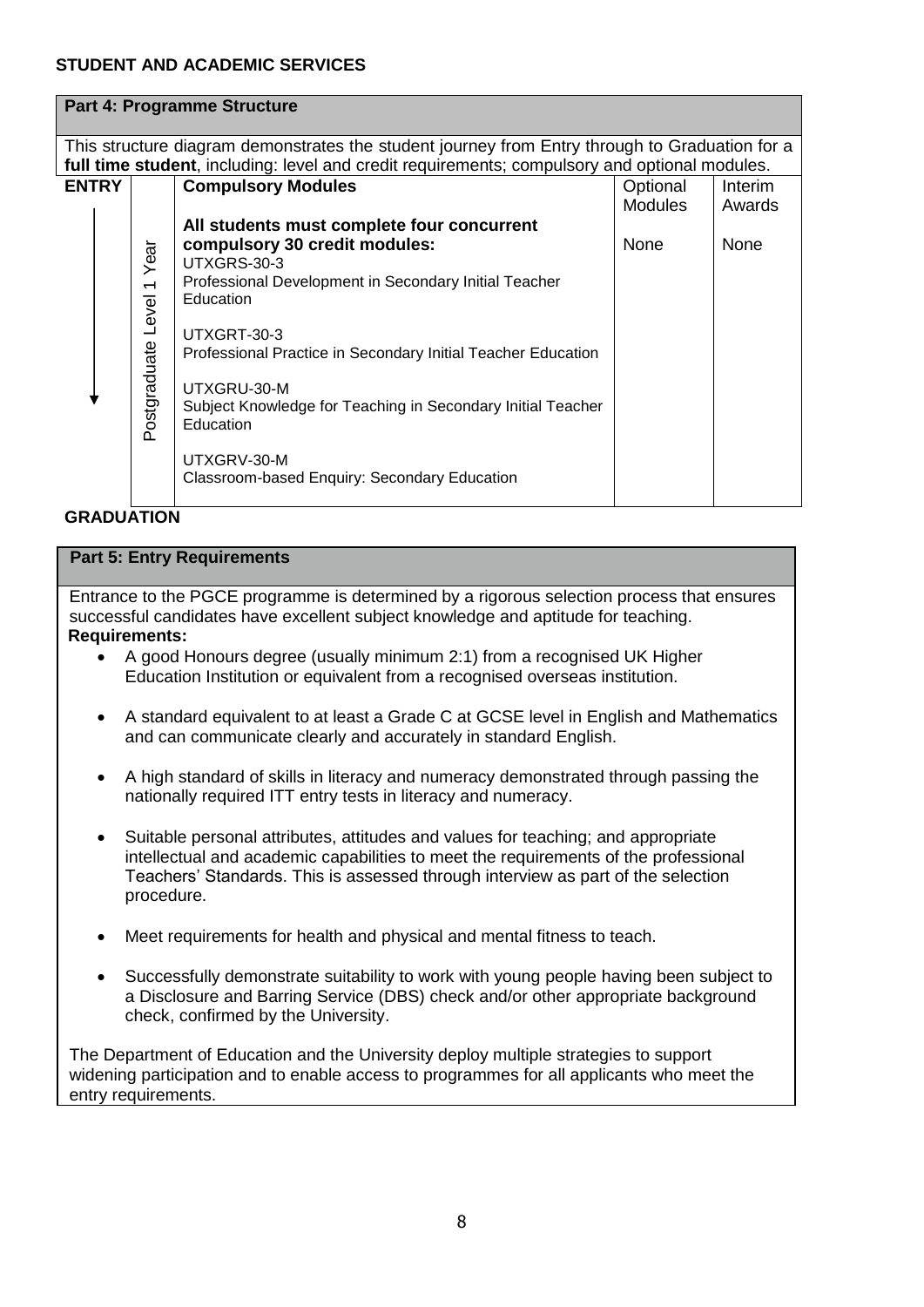## **Part 5: Entry Requirements**

## **Part 6: Assessment**

Approved variant to University Academic Regulations and Procedures.

The Department of Education views assessment and assessment feedback as an integral part of the learning and teaching process and, as such, provides a range of assessment opportunities which are innovative and creative yet rigorous and able to fulfil the requirements of both the University and relevant professional bodies.

 A variety of assessment types and methods will be utilised throughout the programme and a variety of forms of feedback, incorporating formative and summative perspectives on academic and professional development.

 Further details of the University requirements for Assessment and Assessment Feedback can be found in the Academic Regulations. Assessment criteria for each module will be drawn from the Department of Education Assessment Policy: Generic Assessment Criteria (Levels 3 and M), (Appendix 1).

### **Assessment Map**

The programme encompasses a range of assessment methods including presentations, written assignments and the collection of professional evidence through portfolios. These are detailed in the following assessment map:

|                                                                                    |                                 |                                        | <b>Type of Assessment</b> |                       |                                                                        |                    |
|------------------------------------------------------------------------------------|---------------------------------|----------------------------------------|---------------------------|-----------------------|------------------------------------------------------------------------|--------------------|
|                                                                                    |                                 | Evidenced practical<br>teaching skills | Written assignment        | In-class presentation | δ<br>report<br>classroom-based<br>enquiry<br>small-scale<br>Evaluative | Written reflection |
| Subject Knowledge for<br>Teaching in Secondary Initial<br><b>Teacher Education</b> | <b>Module No</b><br>UTXGRU-30-M |                                        |                           |                       |                                                                        | A<br>P/F           |
| Professional Practice in<br>Secondary Initial Teacher<br>Education                 | <b>Module No</b><br>UTXGRT-30-3 | A<br>P/F                               |                           |                       |                                                                        |                    |
| Professional Development in<br>Secondary Initial Teacher<br>Education              | <b>Module No</b><br>UTXGRS-30-3 |                                        | A<br>P/F                  |                       |                                                                        | B<br>P/F           |
| Classroom-based Enquiry:<br><b>Secondary Education</b>                             | <b>Module No</b><br>UTXGRV-30-M |                                        |                           | A<br>P/F              | B<br>P/F                                                               |                    |

## **Assessment Map for PGCE Secondary ITE**

## **Part 7: Student Learning**

**Teaching, learning and assessment strategies to enable learning outcomes to be achieved and demonstrated**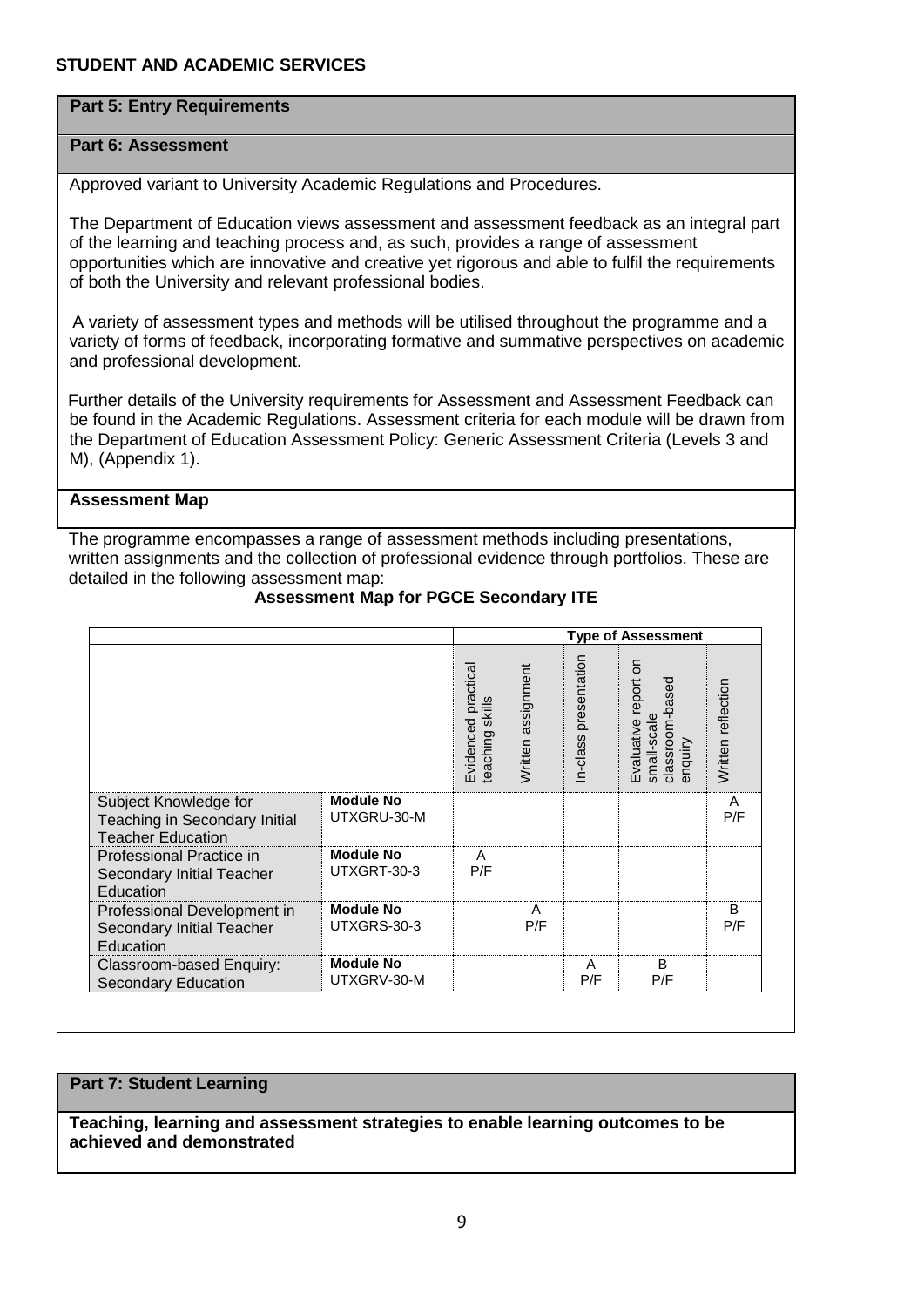## **Part 7: Student Learning**

The programme is designed, delivered and quality assured through a partnership between the University and a wide partnership of schools, colleges and educational settings, and is conceptualised as joint practice development.

The Secondary PGCE programme provides subject specific training in the following subject areas:

Art and Design; Business Education; Design and Technology; English; Geography; History; Mathematics; Modern Languages; Physics with Mathematics; Science with Biology; Science; Science with Chemistry; Science with Physics; Mathematics with Business Education; Physical Education; Computer Science; Music.

The programme is designed to induct trainees into a robust culture of deep professional learning and a journey of continuous improvement from initial teacher training into early career development and ongoing career-long professional development.

The programme of study is responsive to individual training needs achieved through a range of strategies, commencing pre-entry. These involve comprehensive auditing of subject knowledge and experience of teaching and working with young people in educational settings, contributing evidence that demonstrates progress and achievement in relation to the professional Teachers' Standards. During the programme, trainees are supported by University tutors with responsibility for reviewing and monitoring progress via individual tutorials at formal review points. During placement experience, trainees are also supported by school-based specialists, responsible for practice-based learning, teaching and professional development towards the Teachers' Standards.

The UWE Health and Safety Standards were considered in designing the content of this programme and all relevant standards will be considered, specifically in relation to risk assessment for placements and work-related learning experiences.

## **Description of Distinctive Features and Support**

The Secondary PGCE programme offers distinctive initial teacher training through its commitment to supporting trainees' professional development as teachers, through their initial teacher education and into their newly qualified teaching year, during their early and continuing career development as career-long learners. This is achieved through a high level of individual subject-specialist support from academic tutors and through the deep and extended partnership relationships that underpin the provision. UWE Secondary subject tutors are actively involved in local and regional educational communities of practice. The new programme places further emphasis on the induction of trainees into a culture of research and professional development.

The programme learning opportunities include substantial collaborative opportunities for peerled teaching and peer-to-peer learning, through which trainees share subject knowledge and gain teaching practice. Another distinctive feature of the programme commended by Ofsted (2011) is the approach to embedding innovative cross-curricular activities involving young people from partnership settings.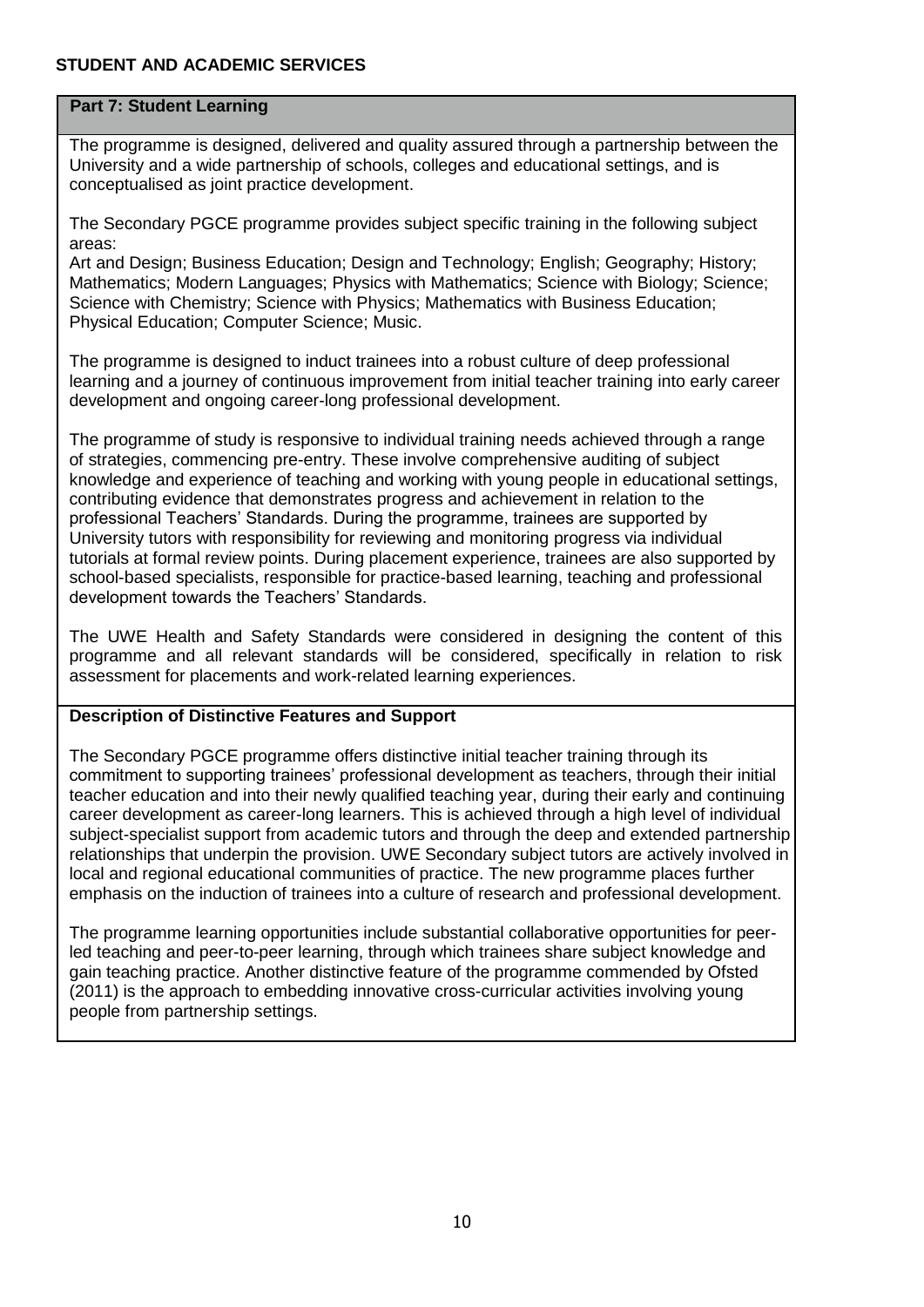## **Part 8: Reference Points and Benchmarks**

Description of how the following reference points and benchmarks have been used in the design of the programme:

#### **QAA subject benchmark statements**

The programme is informed by the QAA (2007) benchmarks for Education Studies as demonstrated in the Learning Outcomes in Section 3 of this specification.

#### **SEEC credit level descriptors**

The SEEC level descriptors (2010) for HE Level M and Level 3 have been used to inform the programme and module level learning outcomes.

#### **Professional benchmarks**

The programme is compliant with the requirements for Initial Teacher Training and makes explicit reference to the professional Teachers' Standards (current version new and valid from September 2012). The programme is informed with reference to the personal and professional conduct requirements of the professional Teachers' Standards

#### **University strategies and policies**

A wide range of University policies have informed the programme specification and design, including:

- a) UWE ITE Strategy (2012)
- b) UWE Charter (commitment to outstanding student experience)
- c) UWE Learning, teaching and assessment strategy
- d) UWE E-learning policy (under development: new Technology Enhanced Learning policy)
- e) UWE Professional suitability policy and procedure (2012) (and Equality Act 2010)
- f) UWE Safe-guarding policy
- g) UWE Employability strategy
- h) UWE Health and Safety Standards policy

#### **Staff research interests/projects**

Staff teaching on the PGCE Programmes are engaged in research and knowledge exchange which informs the programme content and delivery, including:

- Enhanced and strategic partnership relationships between Universities and schools
- Developing models of ITT partnership, including Teaching Schools
- The impact of ITT on raising achievement in schools
- School improvement in schools in challenge and academies
- Community engagement of specialist schools and academies
- Widening participation and raising achievement in disadvantaged contexts
- Student voice and student participation
- Personalisation
- Approaches to citizenship and young people's active participation
- Teaching sensitive and controversial issues
- Textbook research, in particular representation of minority groups
- Emerging professional identities of trainee teachers
- Narratives and life history research
- Interventions following tracking of looked-after children and recently adopted children
- Research in multilingual settings; young people's multilingualism and learning
- **EXEC** Teaching reading training of ITT students as Better Reading Partners
- Developing a reading culture
- **•** Dialogic pedagogies
- Content language integrated learning
- Multi-literacies and the use of new technologies in learning and teaching
- Multi-lingual learners
- **International dimensions to teaching and teacher education**
- Inclusion and Special Educational Needs

A significant number of staff across the partnership are engaged in the MA Education programme, largely undertaking action enquiry projects focused on developing and transforming practice and school improvement priorities.

#### **Partnership/Employer interaction and feedback**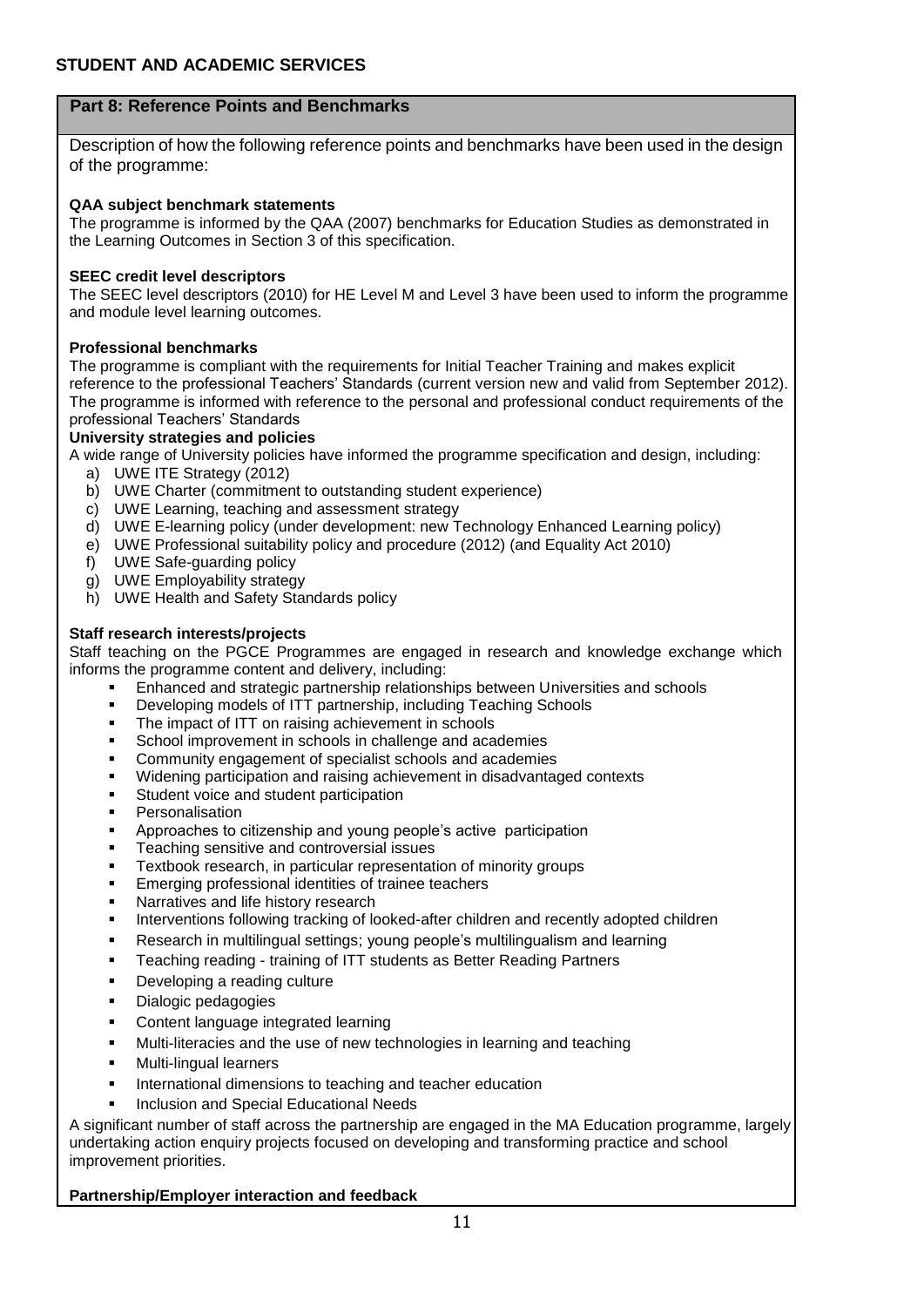## **Part 8: Reference Points and Benchmarks**

An extensive stakeholder consultation was undertaken during the revisions to the design and delivery of all UWE ITE programmes. UWE's ITE provision is founded on a moral purpose to make a difference through deep partnership, by contributing to school improvement whilst enhancing approaches to ITE and securing excellent outcomes for trainees.

UWE's strong partnership culture is recognised by Ofsted (2011) as a key strength underpinning all ITE programmes. Regular and continuous partnership interaction and feedback is central to ongoing programme delivery, development and quality assurance. The programme is designed and delivered in partnership between the university and professional placement institutions (schools, academies, colleges and other relevant educational establishments). Regular interaction with partnership colleagues and employers of qualifying trainees occurs: through regular mentor and professional tutor training sessions and annual meetings; through regular visits to placements in which trainees are placed; and through partnership colleagues' involvement in the selection of trainees.

This specification provides a concise summary of the main features of the programme and the learning outcomes that a typical student might reasonably be expected to achieve and demonstrate if he/she takes full advantage of the learning opportunities that are provided. More detailed information on the learning outcomes, content and teaching, learning and assessment methods of individual modules can be found in module specifications, available on the University's website.

## **Appendix 1: Department of Education Generic Assessment Criteria (Level 3/M)**

## **A: Conceptual Domain (Core)**

- L3 The assignment demonstrates that the student can use and organise coherently relevant ideas, perspectives or theories to interpret and/or explore issues under study and in addition can critically analyse and/or evaluate those ideas, perspectives or theories.
- LM The assignment demonstrates that the student can use and organise coherently relevant ideas, perspectives or theories to interpret and/or explore issues under study and in addition can critically analyse and/or evaluate those ideas, perspectives or theories showing the ability to synthesise and/or transform ideas in the process of developing an argument.

#### **B: Literature Domain**

L3 The assignment demonstrates that the student can reference appropriate literature and utilise it in the development of analysis and discussion of ideas.